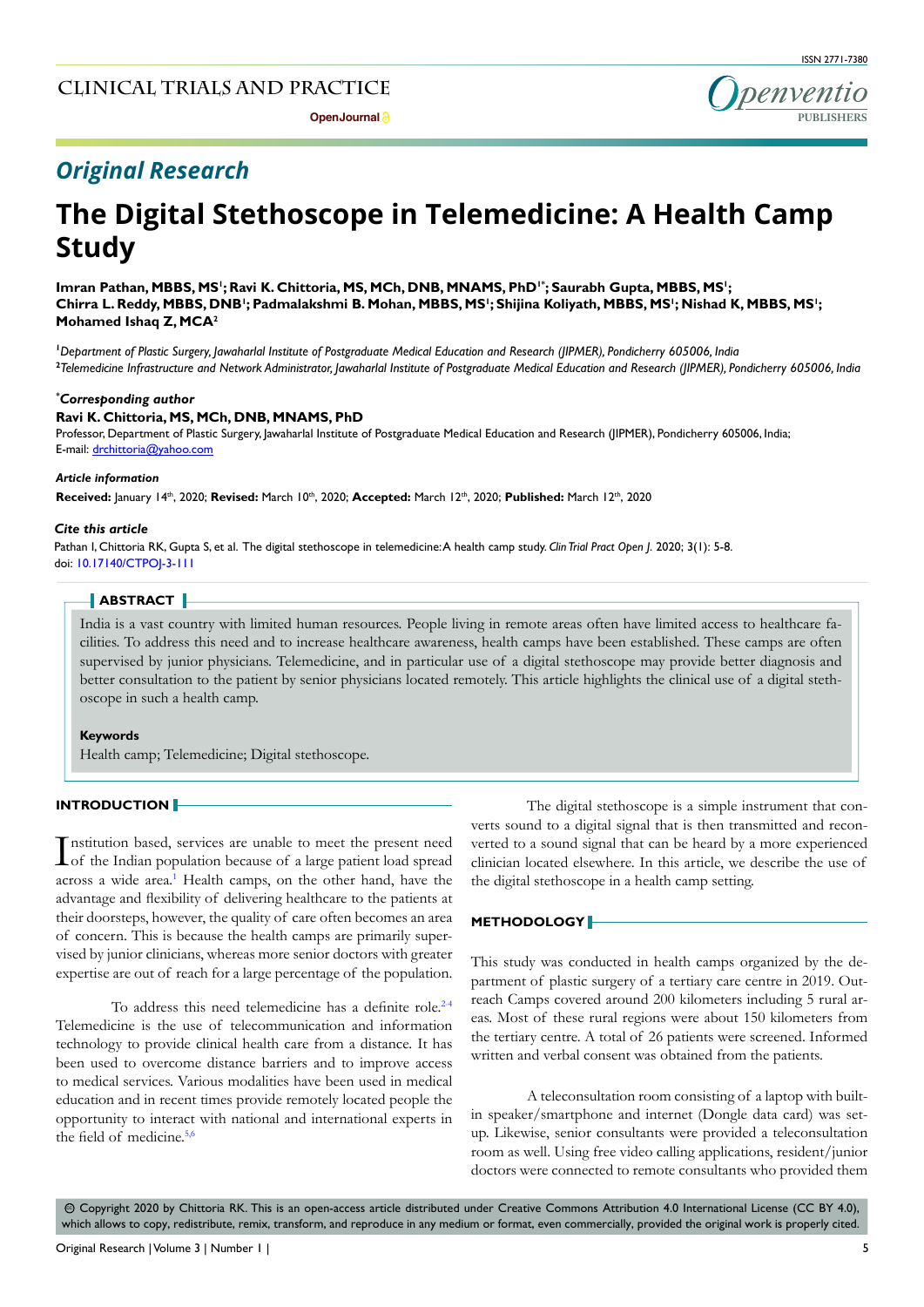## penventio **PUBLISHERS**

with guidance and consultation (Figure 1). The junior doctor used a digital stethoscope (3M Littmann Electronic Stethoscope model 3200) for auscultation of heart sounds. The 3M™ Littmann® Electronic Stethoscope model 3200 (Figures 2 and 3) picks up sounds, such as heart and lung sounds, from a patient's body. After amplification and filtering, the sounds are sent to the user through a binaural headset. The stethoscope chest piece is designed for use with adult, pediatric and infant patients.



The user interface for the stethoscope includes a 5-button keypad and an liquid crystal display (LCD) display. Sound processing is carried out with the aid of a digital signal processor. Stethoscope power is provided by a single AA battery in the chest piece. A power management system is included to prolong battery life. Using its bluetooth wireless link, the stethoscope can exchange audio data with an external device such as a personal computer (PC) having installed software provided by the company (Figure 4). Data was transmitted over a bluetooth connection to the laptop equipped with the 3M™ Littmann® TeleSteth™ System software (Figures 2 and 3). The laptop screen was shared by video conferencing with a senior physician who provided consultation based on the auscultatory finding (Figure 5).







| <b>Ouestionnaire</b>                                          | Rating I to 5<br>(I being worst, 5 being best) |
|---------------------------------------------------------------|------------------------------------------------|
| How was audio quality                                         |                                                |
| How was video quality                                         |                                                |
| How was overall quality of live interaction                   |                                                |
| How was the experience with this new<br>device                |                                                |
| Would you like to recommend other for<br>usage of this device | Yes/No                                         |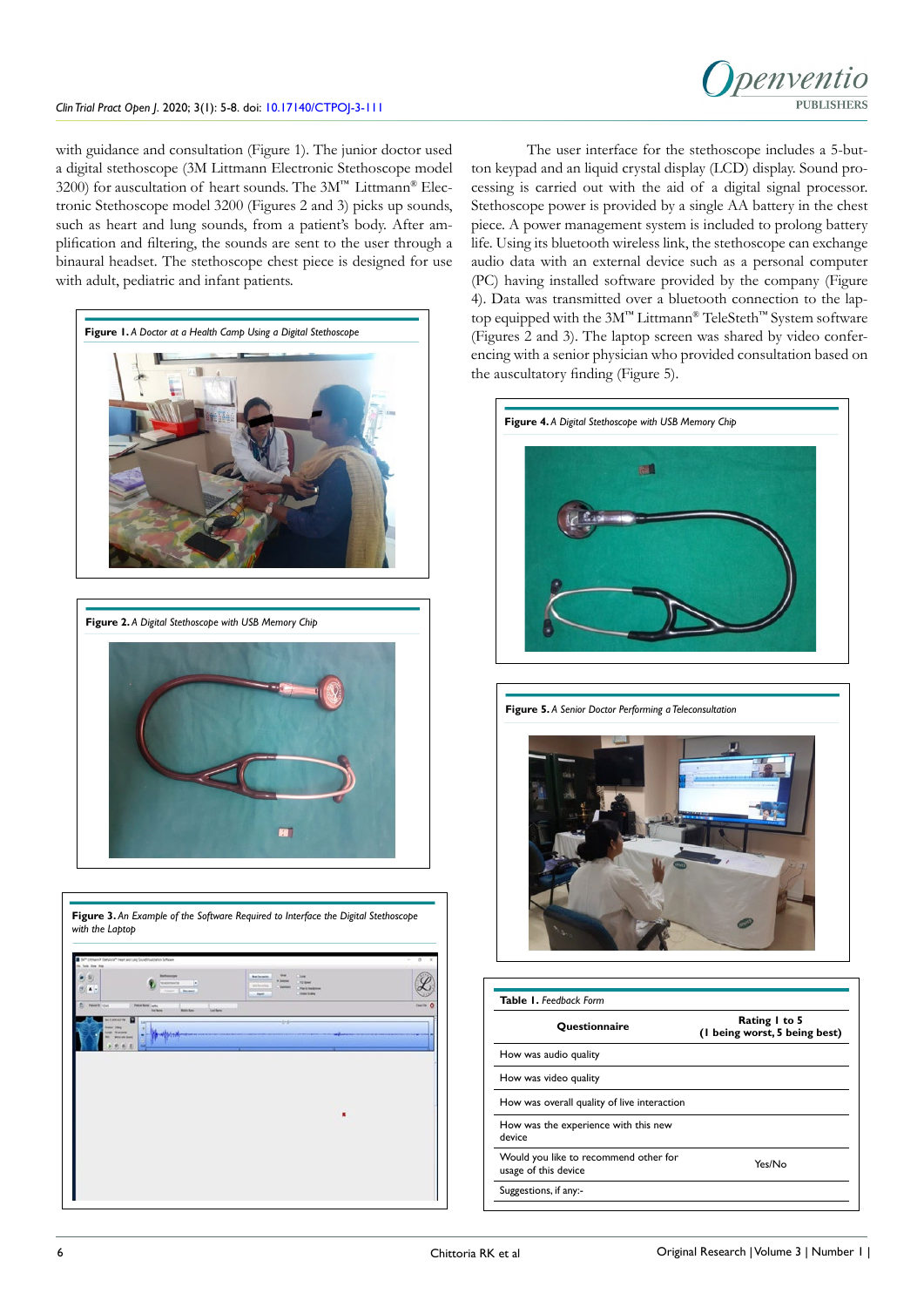

Patients and doctors were asked to rate the experience on a scale of 1 to 5 rating, the higher the score the more was the satisfaction level. Feedback statement was also taken from doctors and patients (Table 1). For patient experience was rated based on - satisfaction with their consultation, time saved and money saved. For doctors,the experience was rated based on – the experience of learning a new tool, quality of sound, ease of using the instrument.

## **RESULTS**

Feedback was obtained from patients, and junior doctors at the health camps and from senior consulting doctors located remotely. All the patients (100%) were satisfied with their consultation and agreed that their time and money are saved by attending the telehealth camp. All the junior/resident doctors (100%) felt they had a satisfactory learning experience and all of them were satisfied in the consultations they received. Although no abnormal heart sounds were detected in any patient during these health camps, the junior doctors found the digital stethoscope to be user friendly of educational value. Likewise, the senior consultants also found it very helpful. (Tables 2 and 3).

| Table 2. Patient Satisfaction Score<br>(1 lowest, 5 highest) |                          |
|--------------------------------------------------------------|--------------------------|
| <b>Patient</b>                                               | <b>Experience rating</b> |
| I                                                            | 5                        |
| $\overline{2}$                                               | 4                        |
| 3                                                            | 5                        |
| 4                                                            | 3                        |
| 5                                                            | 3                        |
| 6                                                            | 5                        |
| 7                                                            | 4                        |
| 8                                                            | 4                        |
| 9                                                            | 4                        |
| 10                                                           | 5                        |
| П                                                            | 3                        |
| 12                                                           | 4                        |
| 13                                                           | 5                        |
| 4                                                            | 3                        |
| 15                                                           | 3                        |
| 16                                                           | 4                        |
| 17                                                           | 5                        |
| 18                                                           | 4                        |
| 19                                                           | 5                        |
| 20                                                           | 5                        |
| 21                                                           | 3                        |
| 22                                                           | 4                        |
| 23                                                           | 5                        |
| 24                                                           | 4                        |
| 25                                                           | 4                        |
| 26                                                           | 4                        |

| <b>Table 3.</b> Patient Satisfaction Ratings (1 lowest, 5 highest) |                          |
|--------------------------------------------------------------------|--------------------------|
| Physician                                                          | <b>Experience rating</b> |
| <b>Senior Consultant</b>                                           | 5                        |
| lunior doctor-1                                                    | 4                        |
| lunior doctor-2                                                    | 5                        |
| lunior doctor-3                                                    | 5                        |
| Junior doctor-4                                                    | 5                        |
| lunior doctor-5                                                    | 5                        |
| Junior doctor-6                                                    | 5                        |

## **DISCUSSION**

Health care in India is as it stands currently, cannot provide specialist/expert care to the majority of patients in need. Health camps are conducted frequently to overcome this problem. These health camps are often conducted in remote areas with very limited connectivity to main city. Patients typically travel a long distance with limited means of public transportation. Travel costs accumulate due to travel distance and frequently being accompanied by relatives. Telehealth camps provide health care much closer to the patient resulting in a reduction in both travel time and cost. In the case of this study, a reduction in travel time of 2-3-hours, and cost saving of approximately 500-1000 Indian rupee (INR).

As these health camps are often staffed by junior doctors this may lead to under or over diagnosis of certain medical conditions. A telehealth camp, which uses telemedicine, is new idea in which telecommunication and information technology is used to provide specialty health care from a distance.<sup>7-10</sup>

The digital stethoscope is simple instrument that converts sound to digital signals. The signals are transmitted *via* the internet remotely over internet and can be interpreted by a physician elsewhere. The advantages of a digital stethoscope include ease of use, amplification of sound, and noise reduction filters. The primary limitation of such a device is the cost (>50,000 INR).

Although this study detected no cardiac auscultatory abnormalities, it did demonstrate the feasibility of such telehealth camps, and greater patient and clinician satisfaction.

### **CONCLUSION**

The digital stethoscope enhances the telehealth camp experience, both for patients and clinicians alike. It saves both time and money for the patient, while providing them with specialty consultations. Larger trials are required to confirm these findings.

### **DECLARATIONS**

## **Authors' Contributions**

All authors made contributions to the article.